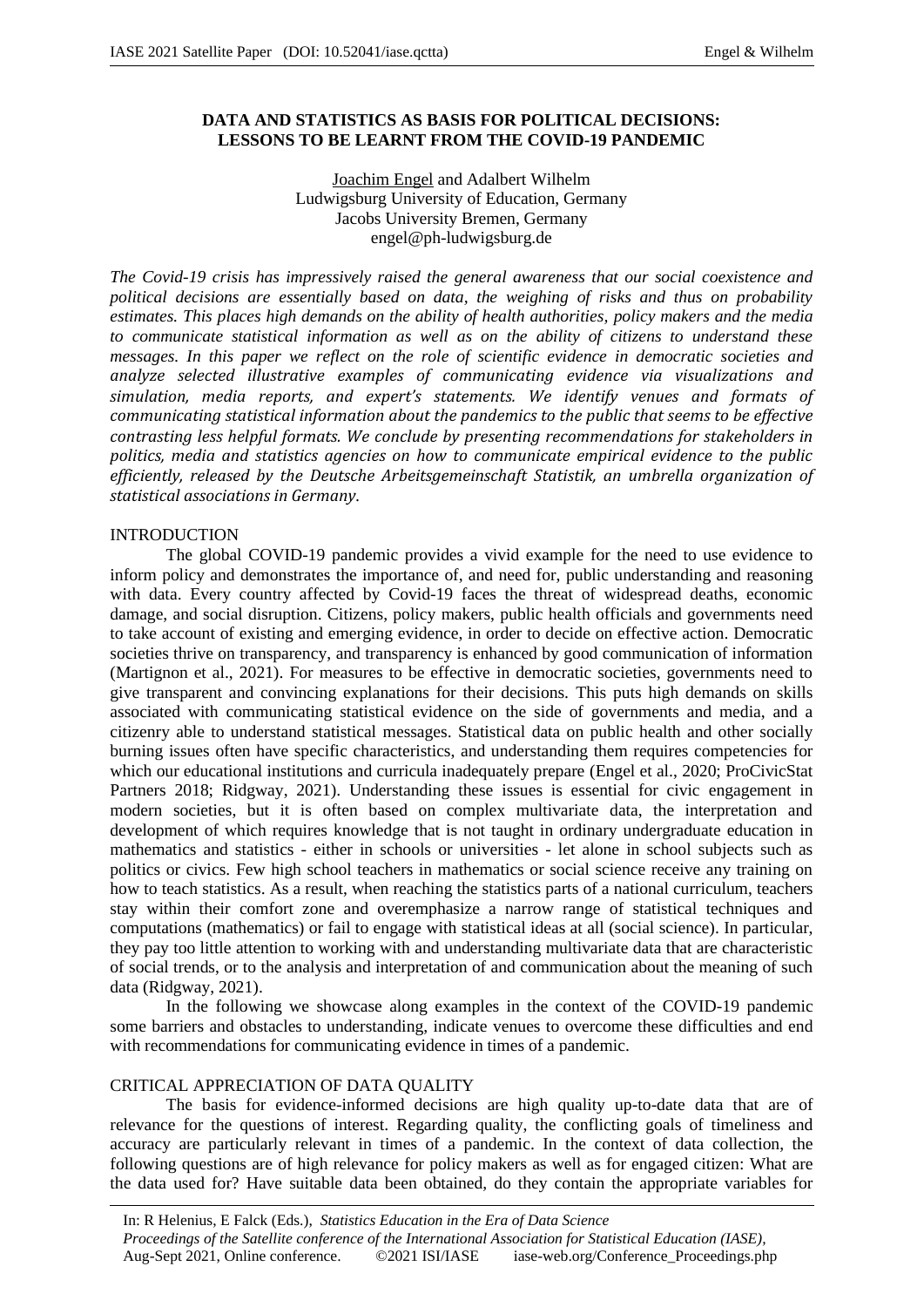answering the research question of interest? How were the data obtained? Much of the data during a pandemic come from observational studies, which makes it difficult to make robust causal attribution. Decisions are made about measurements and operationalizations, the backgrounds of which are to be questioned and discussed: How can cases or deaths be measured accurately enough to be a basis for good decisions? What does 7-day incidence measure? What is the significance of the  $R_0$  reproduction figure?

Data are often presented in aggregate form, and the underlying spatial structures result from administrative frameworks that should not be directly related to infection events. For which questions and under which circumstances is it appropriate to add incidences from different regions? How valid are comparisons of incidence values of different groups such as school children and people in nursing homes, vulnerable populations, and people without relevant preexisting conditions? There are many difficult issues with data quality: first of all, only reported cases are registered. Can we estimate the unreported cases? An emerging disease that spreads globally at a rapid pace leads to heterogeneity in data and collection methods, and thus to time-dependent and geographically dispersed data from different data sources: Data on the course of epidemics are collected over longer periods of time and in different locations. The same methods are not used everywhere and at all times. Disease modeling requires estimates of the number of susceptible individuals in the population and the chances of cure for those who have contracted the disease. Both parameters change over time as more people become immune and treatments improve.

### THE DYNAMICS OF A PANDEMIC: EXPONENTIAL GROWTH

Understanding the dynamics of a pandemic is quite a challenge: Considered in isolation of any other accompanying factors, the spread of an epidemic may well be modeled exponentially, captured by the basic reproduction rate  $R_0$  which represents the expected number of new cases of infected people directly generated by one infected person. Understanding exponential growth is essential. Those, who are familiar with the characteristics of exponential growth can easily refute arguments that COVID-19 deaths in the early stages of an epidemic are not a cause for concern when, for example, the numbers are low compared to road traffic deaths. But most people have severe difficulties understanding the nature of exponential relationships. And many of those, who have a basic theoretical understanding, often underestimate its powerful dynamics in practice (Vittert and Podkul, 2020). While the exponential model is helpful, the dynamics of a pandemic are more complex because the parameters such as  $R_0$  are not fix but influenced by policy decision and changing human behavior leading to effects, that are being realized with time delay. There is a strong impact of feedback-loops: today's behavior influences tomorrows spread of the disease. This is why epidemiological models go far beyond simple exponential or logistic relationships.

However, there is a transparent way, to communicate the dynamics of a pandemic to the public in an understandable way: Simulations. Some media used simulations in a particularly illustrative way to visualize the spread of the virus, under various scenarios. An inspiring example illustrating the spread of the epidemic appeared as early as March 14, 2020, in the Washington Post<sup>1</sup>, entitled "Why outbreaks like coronavirus spread exponentially, and how to flatten the curve." The Washington Post made this simulation available free of charge and in all major languages, which resulted in it being distributed worldwide, including repeatedly on German television<sup>2</sup>. The New York Times<sup>3</sup> published a dynamic graphic titled "How the Virus Won" that maps the spread of COVID-19 cases from February to June 2020 in the United States. It shows how an analysis of the associations between different COVID-19 strains and travel patterns can help understand the spread of the disease.

#### UNDERSTANDING TEST RESULTS

In testing situations, the difference between the sensitivity of a diagnostic test and the positive-predictive value is not always present (Gigerenzer et al, 2007; McDowell at al., 2019). In particular, the prevalence (or base rate) is often neglected. When applied to a broad swath of the population, a test's performance can be surprisingly counterintuitive. It can perform worse than expected, producing a potentially large proportion of false positives in populations less likely to have the disease. Consider a scenario with Covid-19 testing in a population with 1 in 101 people infected. Assume the test is always positive in individuals with the disease (100% sensitivity) but falsely positive 5% of the time (i.e., 95% specificity) which would be superior to many medical tests in use.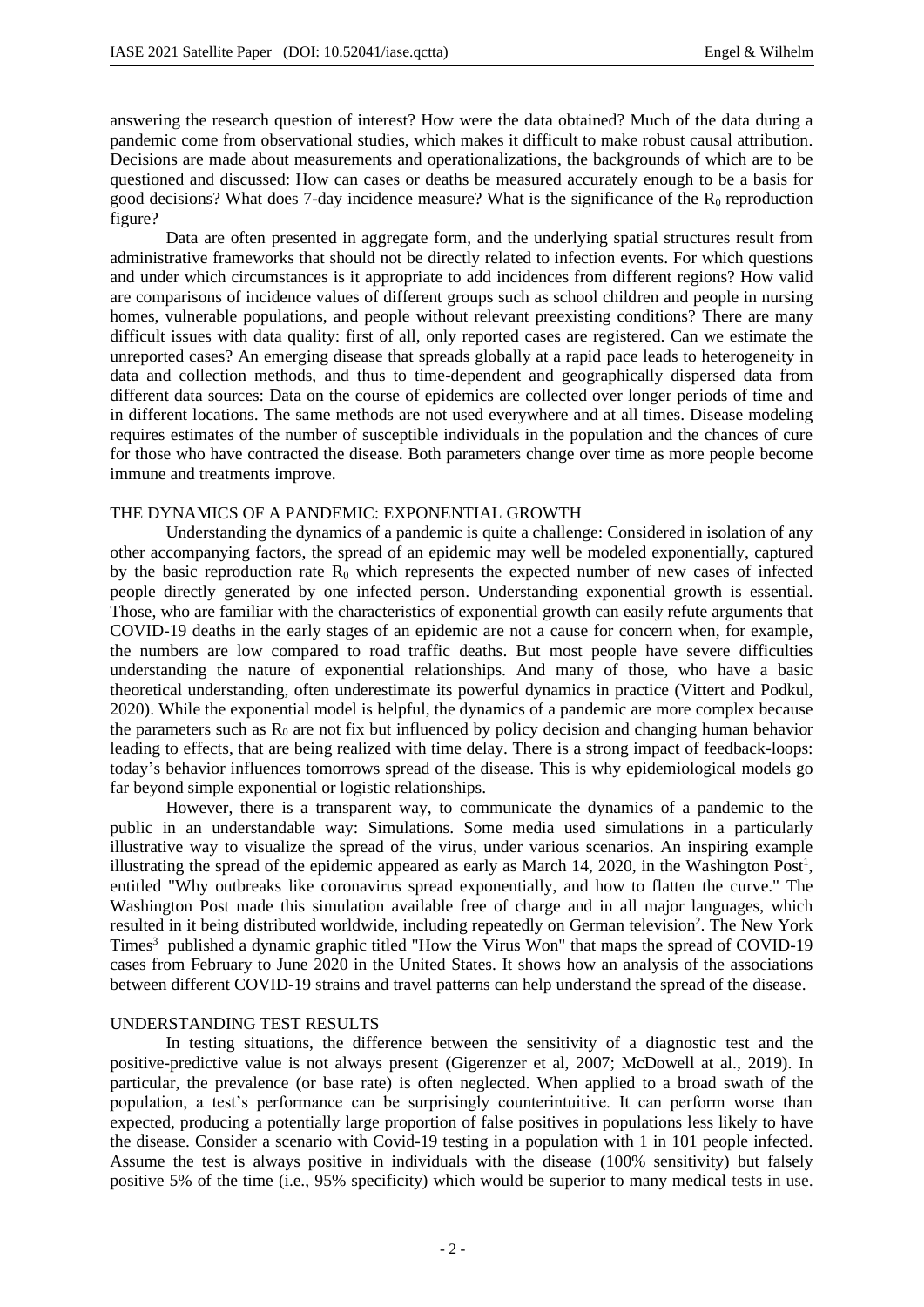As shown in Figure 1, the chance that someone with a positive test result is actually infected is about 17% (1 in 6). If the prevalence rate (more realistically) is 4 in 1000 as (roughly) in the Germany in November of 2020, then the probability of being infected after a positive test result is less then 7.5%.



Figure 1. Under an incidence rate of 1% and a test with 100% sensitivity and 95% specificity, only 1 in 6 positively tested persons actually has COVID.

# UNDERSTANDING RISK: THE CASE OF ASTRAZENECA

Unforeseen safety issues routinely emerge after any new medicine or vaccine goes from testing in tens of thousands of volunteers to actual public use on tens of millions. A very small percentage developed a strange blood clot after receiving the vaccine of AstraZeneca. As consequence, in spring of 2021 eighteen mostly European countries suspended AstraZeneca over possible side effects either completely or for some portions of its population. After much media attention to this problem, a substantial number of people who were eligible to receiving AstraZeneca rejected this vaccine, preferring going unvaccinated, at least for an undetermined period of time. The issue at stake here is the rational balancing of two risks (while the broader lesson to be learnt is that an absolute risk free life is an illusion). All medical treatments have potential harms as well as potential benefits, and it is important to be able to weigh these against each other. The life-threatening blood clots, accompanied by an oddly low count of clot-promoting platelets, appear to strike about one per 100,000 receiving AstraZeneca's (Ledford, 2021) while age is a factor modifying the risk. Figure 2, from the Winton Centre for Risk and Evidence Communication at Cambridge University<sup>4</sup>, provides transparent information allowing a rational weighing of the two risks involved. Notice, that the potential benefits of a vaccination vary with the incidence rate of the virus. The Winton Centre website provides also information for scenarios with other incidence rates of 6 per 10000 and 20 per 10000.



\* Based on coronavirus incidence of 2 per 10,000 per day: roughly UK in March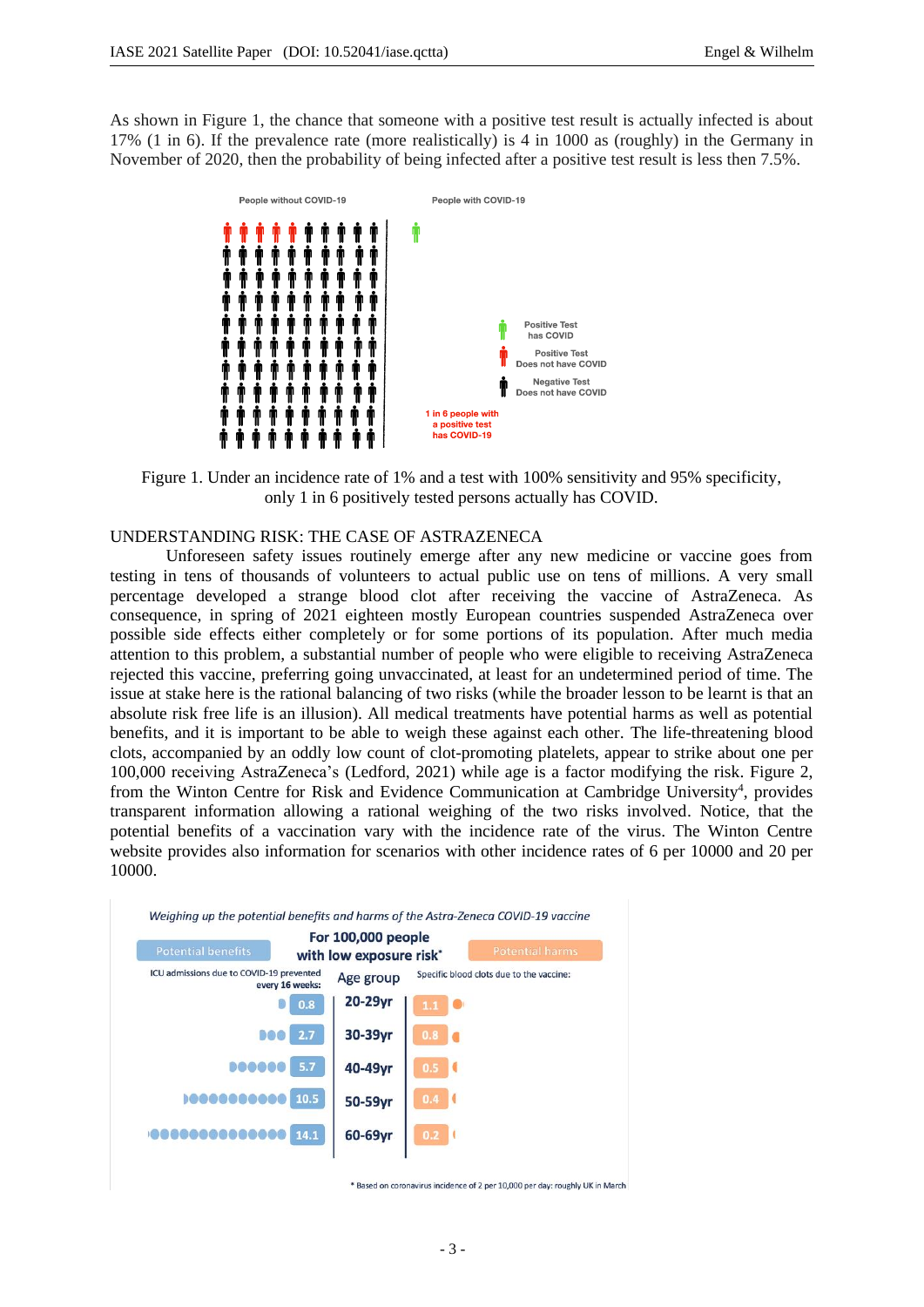Figure 2. Illustration of the potential harms and benefits at a low exposure, incidence of 2 in 10,000 per day (Source: Winton Centre for Risk and Evidence Communication at Cambridge University).

### VISUAL COMMUNICATION

New developments in computer graphics and animation are shaping the way data are presented in media as illustrations or as animated simulations. Visual representations occupy a central position in public communication and aim to represent the relevant dynamics and content in a way that can be quickly understood. Mainly, either time-dependent parameters or data with a spatial reference are visualized. For the spatially distributed data, choropleth maps are preferred, in which ideally the local authorities responsible for health issues are colored according to the distribution density of infection figures or derived variables (see Figure 3). Almost exclusively, ordinance thresholds are used as the basis for color scaling in medial practice, so that no color distinction between areas is realized in the case of area-wide over- and under-achievement of the valid warning values. This ignores the real spatial distribution differences and minimizes the information content of the choropleth map. For a sensible visual representation, color scales that use different basic colors based on limit values and then vary them depending on intensity would be an appropriate means for better information communication. means of better information communication.



Figure 3. Chloropleth map of incidence figures for Germany by county (Source: Robert Koch Institute)

For the time-dependent parameters, different variants of time series diagrams are used, mainly line and column diagrams. Classical errors of the graphical representation such as an overemphasis of temporal variability by reducing the vertical axis to a small section, have now largely disappeared from the media. Switching between lines and bar charts for purely design considerations in order to produce corresponding graphical diversity nevertheless seems questionable. The use of logarithmic scales in time series charts should be evaluated with caution. On the one hand, they tempt superficial readers to underestimate dynamic growth processes, and on the other hand, they increase the mathematical and statistical literacy requirements of the readership without corresponding advantages of visual representation. Figure 4 shows the time course of 7-day incidence per 100,000 population between January 24 and February 4, 2021, for some selected countries. While on the logarithmic scale the differences appear relatively small, the linear scale shows substantial differences.

Some media use innovative visualizations for illustration. In the Financial Times<sup>5</sup>, for example, under the headline "COVID-19's soaring death toll dwarfs figures from the first wave" which gives an overview of the development of deaths attributable to Corona, broken down by world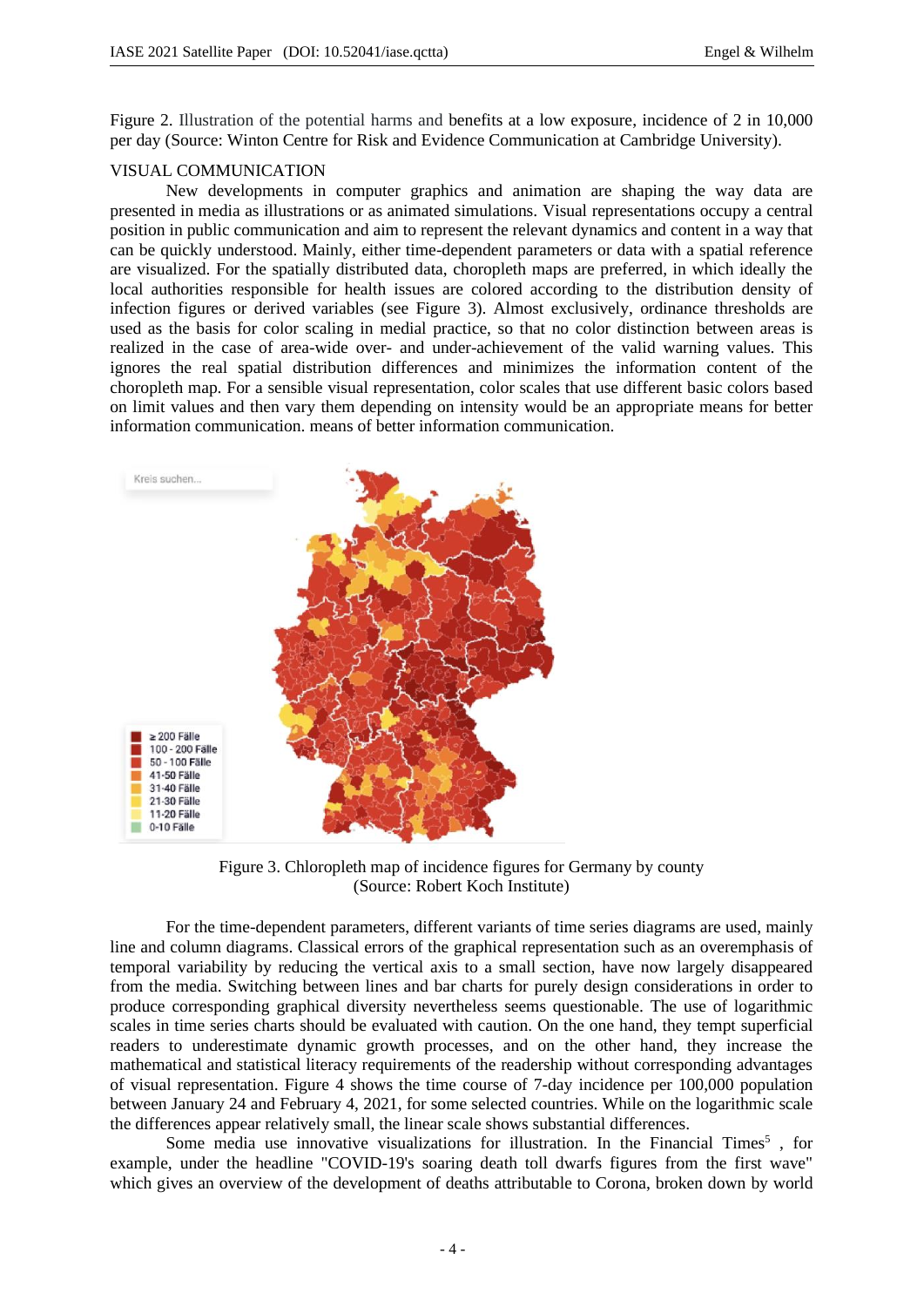by regions of the world. Also illustrative is a simulation from ZEIT Online<sup>6</sup> that - based on models developed by a group of researchers at the Max Planck Institute for Chemistry - estimates probabilities in different scenarios of an infected person infecting other people indoors. While the visualizations present the simulated infection processes in a catchy way, the dependence of the simulations on parameter assumptions and settings is usually not addressed. Simulations should also always make transparent on which model assumptions and which data basis the simulations were created.



Figure 4. The time course of 7-day incidence for different countries. On the logarithmic scale (upper graph), differences appear smaller. The linear scale (lower graph) shows considerable differences. Source: Our World in Data.

### RECOMMENDATIONS AND CONCLUSIONS

The Corona virus can only be overcome through joint efforts, both internationally and through the participation of all members of society. Furthermore, society's future acceptance of scientific evidence communicated through visualizations and simulations may pave the way for modern societies resilience to many more future challenges such as global warming, war or the problems identified by the United Nations Sustainable Development Goals (SDGs). The willingness to comply with decided measures requires citizens to understand the context, facts and rules. For measures to be effective, decision-makers need to provide transparent and convincing explanations for their decisions. The Deutsche Arbeitsgemeinschaft Statistik, an umbrella organization of 18 academic statistics associations in Germany (DagStat, 2021) recently released a declaration on data and statistics as basis for political decision making. Among several other aspects, this declaration contained recommendations for stakeholders in politics, media and statistics agencies on how to communicate empirical evidence to the public efficiently. We wholeheartedly endorse these recommendations.

- 1. Existing uncertainties due to the novel situation and the still insufficient data basis should be communicated consistently.
- 2. Transparent communication of decision models and risks and uncertainties can promote active endorsement of recommended preventive measures and responsible health-related behavior. The data basis including the origin of the data, the scope, and the collection methods, should be transparent.